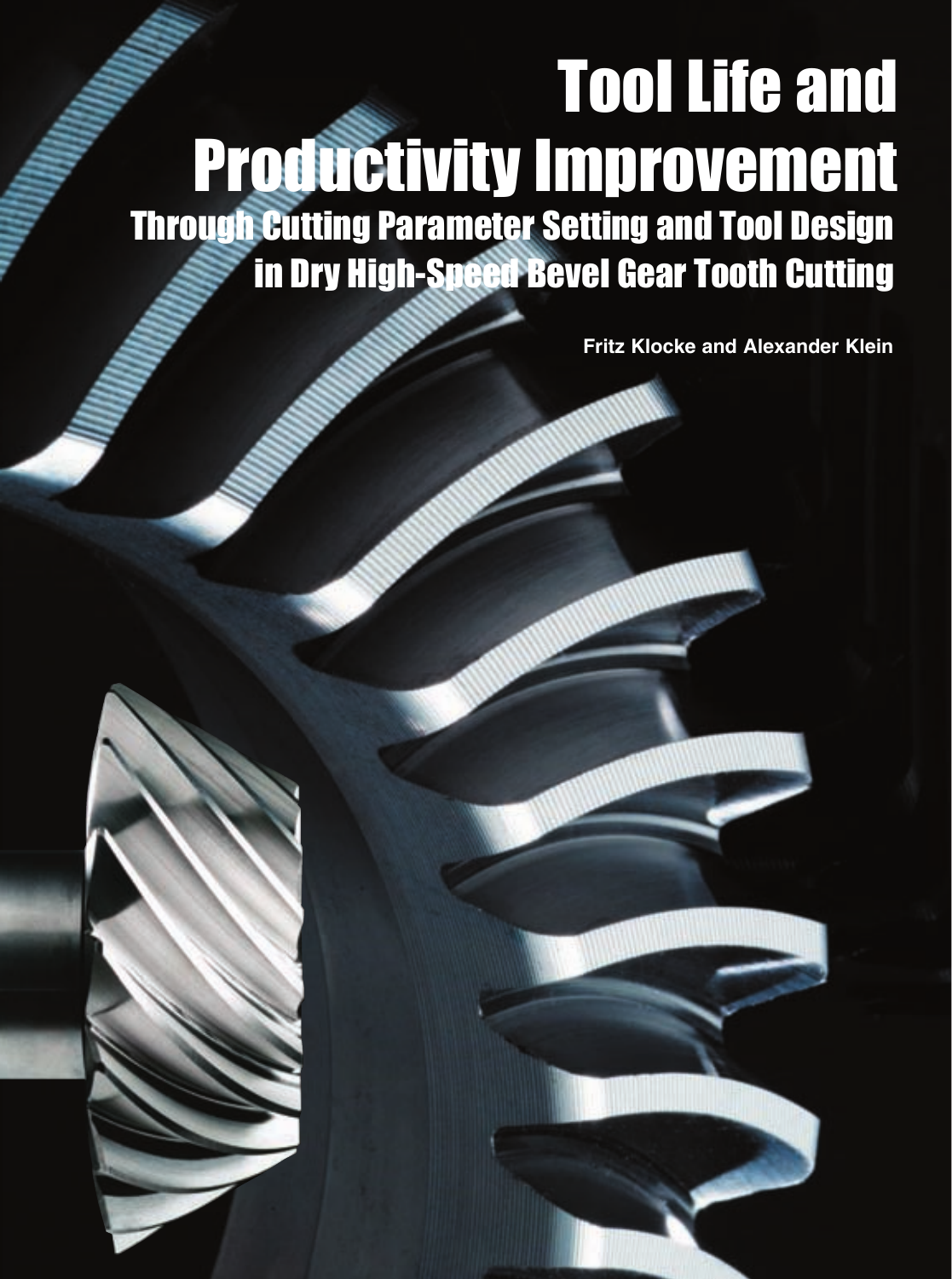## **Introduction**

The value-added chain for bevel and hypoid gears in high-volume production usually contains the technologies which are shown in Figure 1. This article focuses on the soft cutting of teeth. It shall contribute to a deeper understanding of the correlation between the choice of the technological parameters and the consequences on tool life and cost per piece and shall also show some findings and approaches for an increase of manufacturing excellence.

Before attempting to decrease the cost per piece in bevel gear tooth cutting, it is suggested that an analysis be made of the technological system to be optimized, in order to identify the influential factors, the cost drivers and the possible levers for achieving relevant improvements. Therefore, a number of influence factors on the most important output variables are shown and structured in an Ishikawa chart (see Fig. 2). The manufacturing system can be subdivided into the tool system, the machine tool system (including work holding device), the workpiece and the cutting parameters.

The high number of influential factors, their interdependencies with regard to the output variables, and the intransparencies (areas where we lack knowledge) about all of the effects and correlations make the manufacturing system highly complex, according to Wöhe's definition (Ref. 14). Thus total understanding is nearly impossible. Despite this, the investigations can improve production, since selected parameters have been subjected to planned variations and full-factorial designs while other parameters (e.g. machine tool, workholding devices, workpiece, tool material and batch) have been kept constant to achieve a good signal-to-noise (S/N) ratio in laboratory trials.

# **Systematic Experimental Studies on Selected Parameters in Bevel Gear Machining and their Effect on Tool Wear**

*Experimental setup and design of experiments*. Figure 3 shows the experimental setup for the wear studies at WZL. Instead of using a fully equipped cutter head, the parts are cut with one inside and one ouside blade each. Only this way has it been possible to conduct







**Figure 2—System analysis of bevel gear tooth cutting technology. www.powertransmission.com • www.geartechnology.com • GEAR TECHNOLOGY •** MAY/JUNE 2006 **41**

# **Management Summary**

The introduction of carbide tools and hard coatings has led to a quantum leap in material removal rates and tool life in manufacturing automotive-sized bevel and hypoid gears, as the tools and coatings have in other areas of machining technology (Refs. 1–6). Further benefits of the new techology are the ability to abandon the use of coolant and the improvement of quality, which partly goes back also to advancements in the machine tool technology and the implementation of quality loops in manufacturing (Ref. 3–4 and 7–13).

However, the number of influential factors on manufacturing cost per piece is high, and an in-depth process analysis and understanding has not yet been established in many areas.

Yet this fundamental knowledge is required to show the right direction for further enhancements of economic efficiency and productivity, since thorough process development is difficult to conduct during and after the start of production in an industrial environment (Ref. 13). Therefore, thorough machining investigations are conducted at WZL within the scope of an AiF research project (13713 N/1) on high speed bevel gear machining.

This article presents some of the findings of cutting investigations at WZL in which the correlation of cutting parameters, cutting materials, tool geometry and tool life have been determined.

Finally, the idea for a new WZL face milling tool concept, which has some significant theoretical advantages over state-ofthe-art tool systems, is presented.

**Prof. Dr.-Ing. Fritz Klocke** *is head of the Chair of Manufacturing Technology at the Laboratory for Machine Tools and Production Engineering (WZL), a part of Aachen University of Technology in Germany. Also, he is director of the Fraunhofer Institute for Production Technology in Aachen, Germany.*

**Dipl.-Ing. Alexander Klein** *is team leader of the WZL research department Gear Manufacturing Technology. Also, Klein performs research in bevel gear manufacturing.*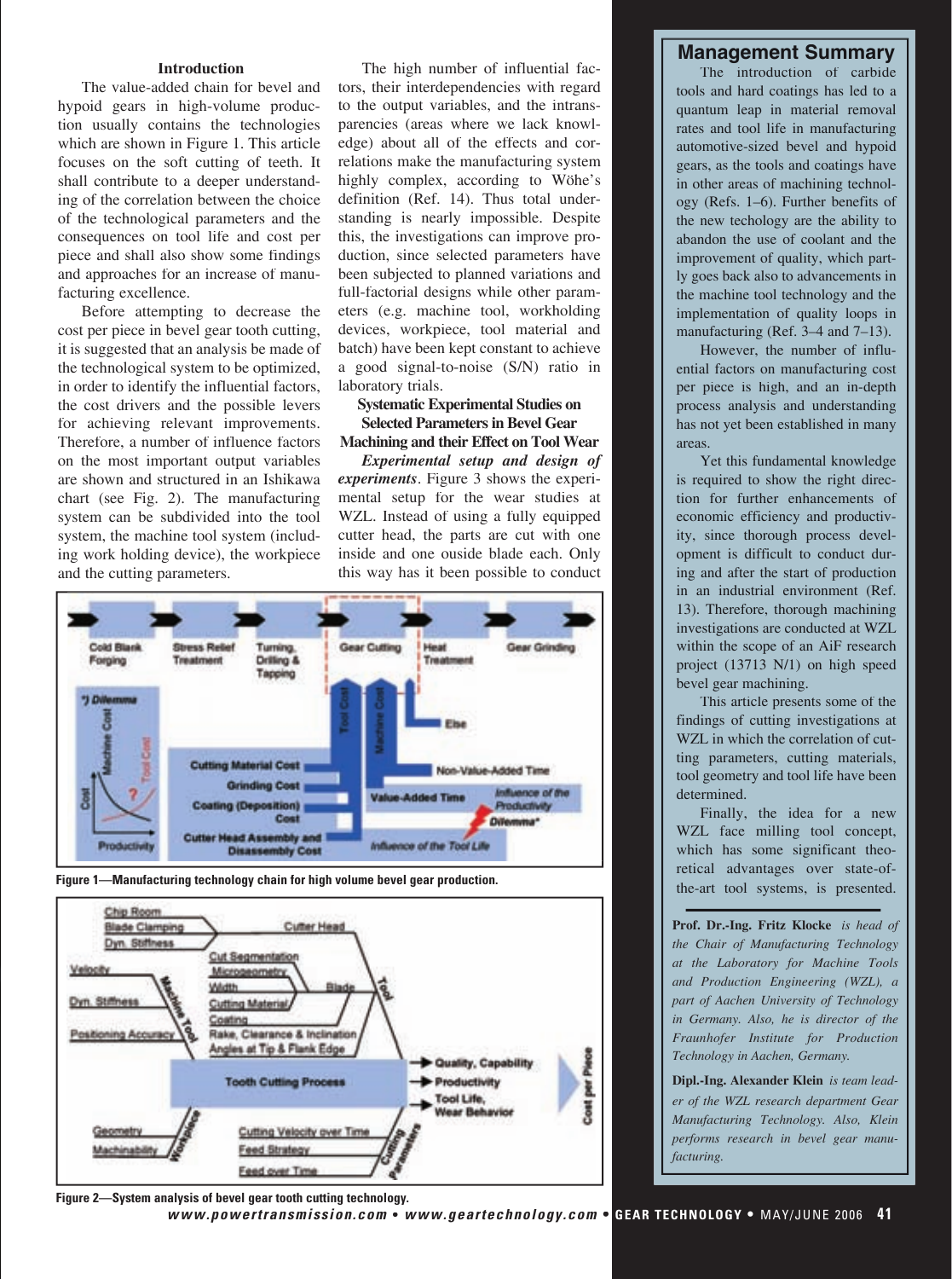



**Figure 3—Setup for single blade group experimental trial at WZL.**



#### **Figure 4—Trial workpiece and tool data.**



**Figure 5—Tool life overview of the global cutting parameter variation.**

the amount of trials in the laboratory, since the number of required blanks is reduced by an order of magnitude. The blade wear is monitored over the tool life by measuring the wear land width or chipping size. Furthermore, all blades have been analyzed with a scanning electron microscope after the end of a trial. The end of tool life was defined as a maximum wear land width or chipping size of  $VB_{max} = 0.15$  mm.

The presented findings were obtained by manufacturing a face-milling designed SUV ring gear, as shown in Figure 4. All blanks were manufactured in the same batch.

In most trials, fully coated carbide blades have been applied as specified in Figure 4.

*Cutting parameter variation*. In Figure 5, the obtained tool lives in an extended full-factorial cutting speed and feed variation are presented. Except the finishing operation trial  $(f_{BG} = 0.03 \text{ mm})$ per blade group), all trials were intended to determine the tool wear behavior at high material removal rates (roughing).

The results show a significant negative effect of the cutting velocity on the tool life within the chosen set of other parameters. The cutting speed variation  $(v_c = 280; 330; 380 \text{ m/min})$  brings about a left-curved "tool life vs. cutting speed" curve. At very high cutting speeds and/or feeds, the wear mode changes from abrasive wear to small or larger chippings (see also Figs. 6 and 7).

In the feed variation, a strongly nonlinear behavior of the tool life, which would not have been revealed in the mere full-factorial matrix, was identified in the medium roughing feed trial. The tool life overview in Figure 5 and the wear charts and pictures in Figures 6 and 7 show that there appears to be an optimum feed at about  $f_{BG} = 0.15$  mm (at the applied set of other parameters). It should be mentioned, however, that other effects, which might occur with a fully equipped cutter head (chip jam or dynamic effects) have been intentionally excluded in the single blade group laboratory trial.

The feed variation also shows that beyond tool life optimum feed, increases in feed rate have a negative effect on the tool life. However, the ratio of tool life drop and machining rate enhancements is notably better than the corresponding ratio in the cutting speed uprating.

The finishing feed trial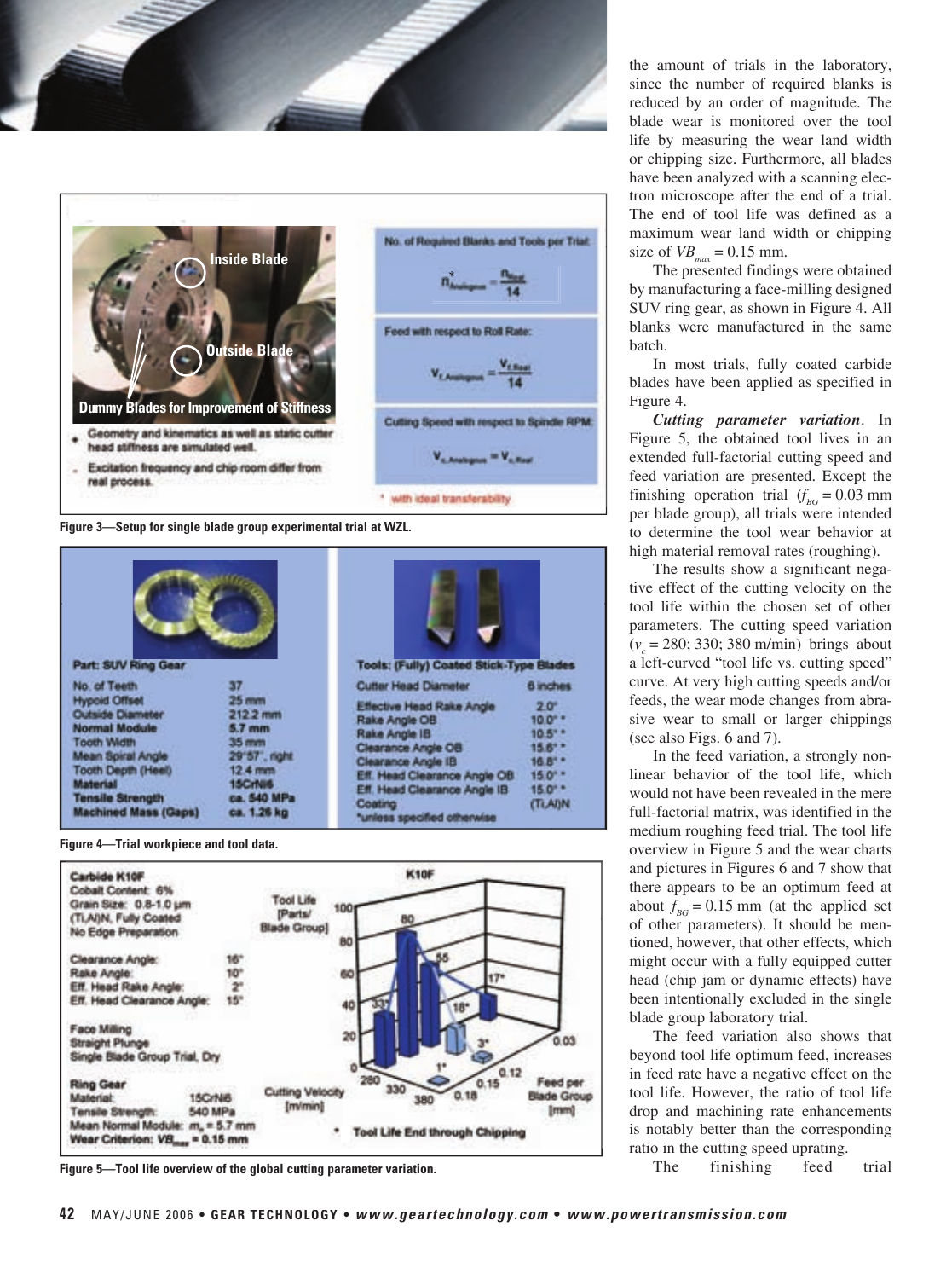$(f_{BG} = 0.03$  mm) supports the theory of the existence of only one maximum of the "tool life vs. feed" curve. The obtained tool life at the very low feed is, accordingly, much inferior to the tool life at higher feeds. Obviously, the ratio of load per cut and number of load cycles to machine a given volume of material has an optimum at undeformed chip thicknesses of around 0.15 mm. This complies with experience from other milling applications in which carbide tools are used. One problem in bevel gear manufacturing, however, is the fact that the cutting depth, and therefore the absolute cutting force, is exceptionally high, which can lead to problems with regard to the machine dynamics. Therefore, in the state of manufacturing, the feed rate is lowered with increasing plunge depth.

*Tool substrate material variation*. In order to determine the fitness for use of different cutting substrate materials, two very fine grain carbides and one ultrafine grain grade were tested at equal cutting parameters in a full-factorial variation. All tools were fully coated with (Ti,Al)N, unless specified otherwise.

The results show that the tools of the grade K10F (hardness of approximately 1,750 HV30, tensile rupture strength of approximately 3,100 MPa) and K30F (hardness of approximately 1,550 HV30, tensile rupture strength of approximately 3,240 MPa) achieved the best tool lives (see Fig. 8). The wear rates of the K10F tools are lower than the wear rates of the K30F blades (see Fig. 9), particularly at wear initiation. However, the wear of the K10F tool is more affected by chippings and microchippings (see Figs. 8 and 10). Hence, it seems possible that depending on the application (tool and workpiece geometry, workpiece material, etc.), either of the cutting materials can be identified as the best material in the individual case.

The tools of the ultrafine grain carbide K10UF, however, obtained only inferior tool lives and chipped early even at relatively low cutting parameters (see Figs. 8 and 11). At high cutting speeds and/or feeds, tool breakage occurred during the first cuts. Through tool examination, contamination as well as grinding cracks could be excluded as potential reasons for tool failure. Obviously, the high sensitivity towards high dynamic load is characteristic for this tool material. The often mentioned twofold ben-











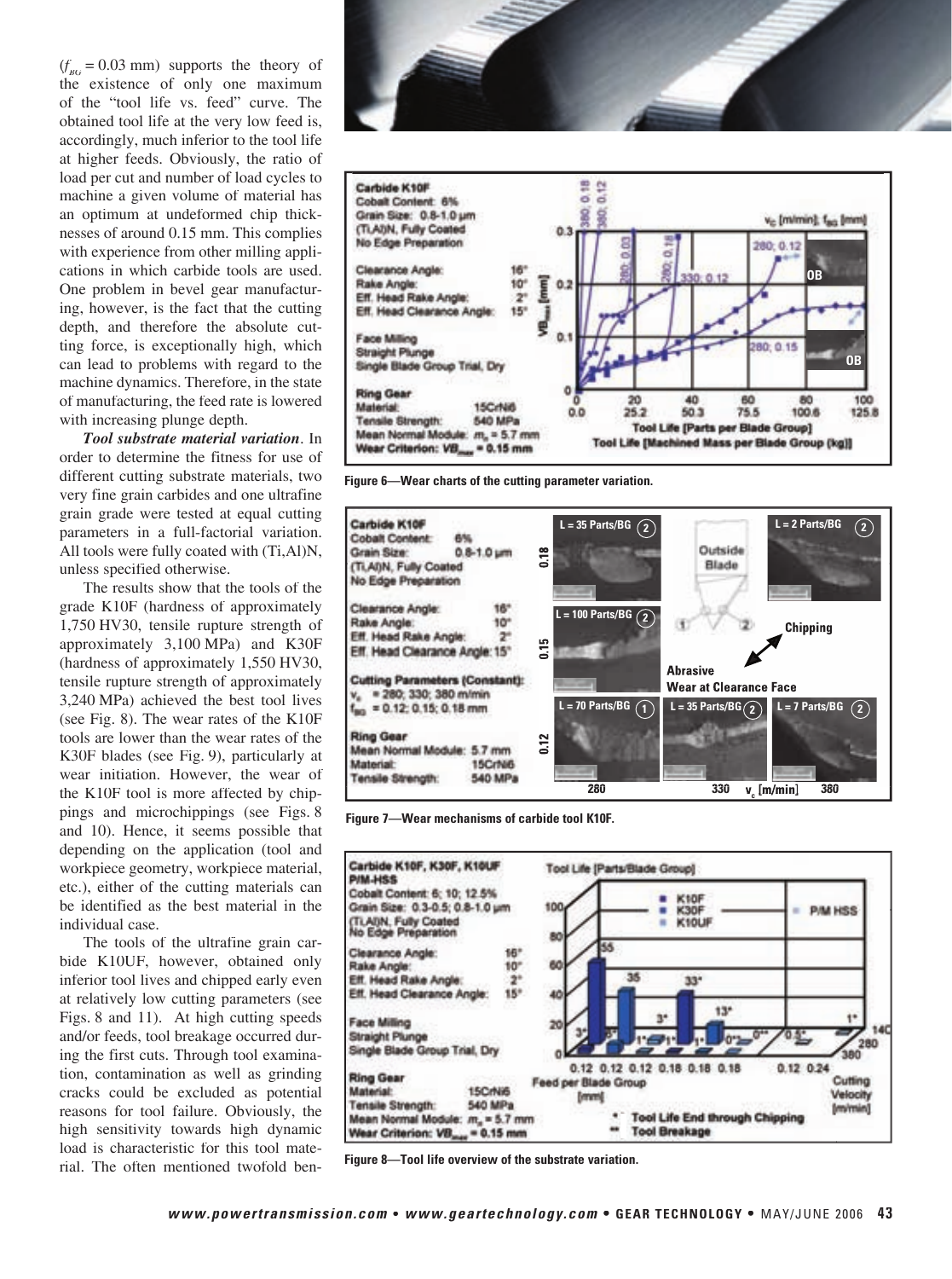



**Figure 9—Wear charts for the K30F very fine grain carbide.**



**Figure 10—K30F tool wear mechanisms.**



**Figure 11—K10UF tool failure and wear.**

eficial influence of the grain refinement for toughness and hardness might apply for the cutting edge stability at moderate dynamic or high static loads. High macroscopic loads on the tool body (not only the cutting edge area), however, can obviously lead to tool breakage earlier than they do for coarser grain grades. The key figure for toughness (tensile rupture strength) seems to show the opposite. The TRS value, however, is determined in a quasistatic bar-bending test and seems to have little significance for the material behavior at impact loads.

In two trials, fully coated blades of a state-of-the-art P/M grade that is applied successfully in parallel axis gear hobbing, have also been applied for bevel gear cutting. The results are presented in Figure 8. At the same material removal rate as the lowest cutting parameter set of the carbide trials, these tools could not achieve acceptable tool lives. Even a change of the ratio of cutting speed and feed to a value which is more suitable for HSS (while keeping the material removal rate constant) did not bring about tool lives which are competitive with carbide. This is obviously due to the significantly lower red hardness of the P/M HSS or even due to an overcritical heat load on the tool, which is related to the chip length. For details about tooth cutting with P/M HSS tools, please see Reference 15. It can be assumed that P/M HSS blades can achieve better tool lives at lower cutting parameters. Their potential for high productivity automotive bevel gear cutting, however, appears to be not as high as the machining rate potential of cemented carbide.

*Coating concept variation*. In dry, high productivity tooth cutting of spiral bevel and hypoid gears with stick-type blades, there are two competing technologies in terms of tool reconditioning. After the first use, the blades either are reground and thus mechanically decoated only from the clearance sides or are reground from the clearance sides and the rake. In the first case, the tool can be used again with coated rake and uncoated clearance side. This brings about disadvantages with regard to tool substrate load, but supersedes a recoating process. In the latter case, the tool has to be recoated after every regrinding, since its rake would be uncoated during cutting otherwise. The technological advantages are, however, coupled with the need for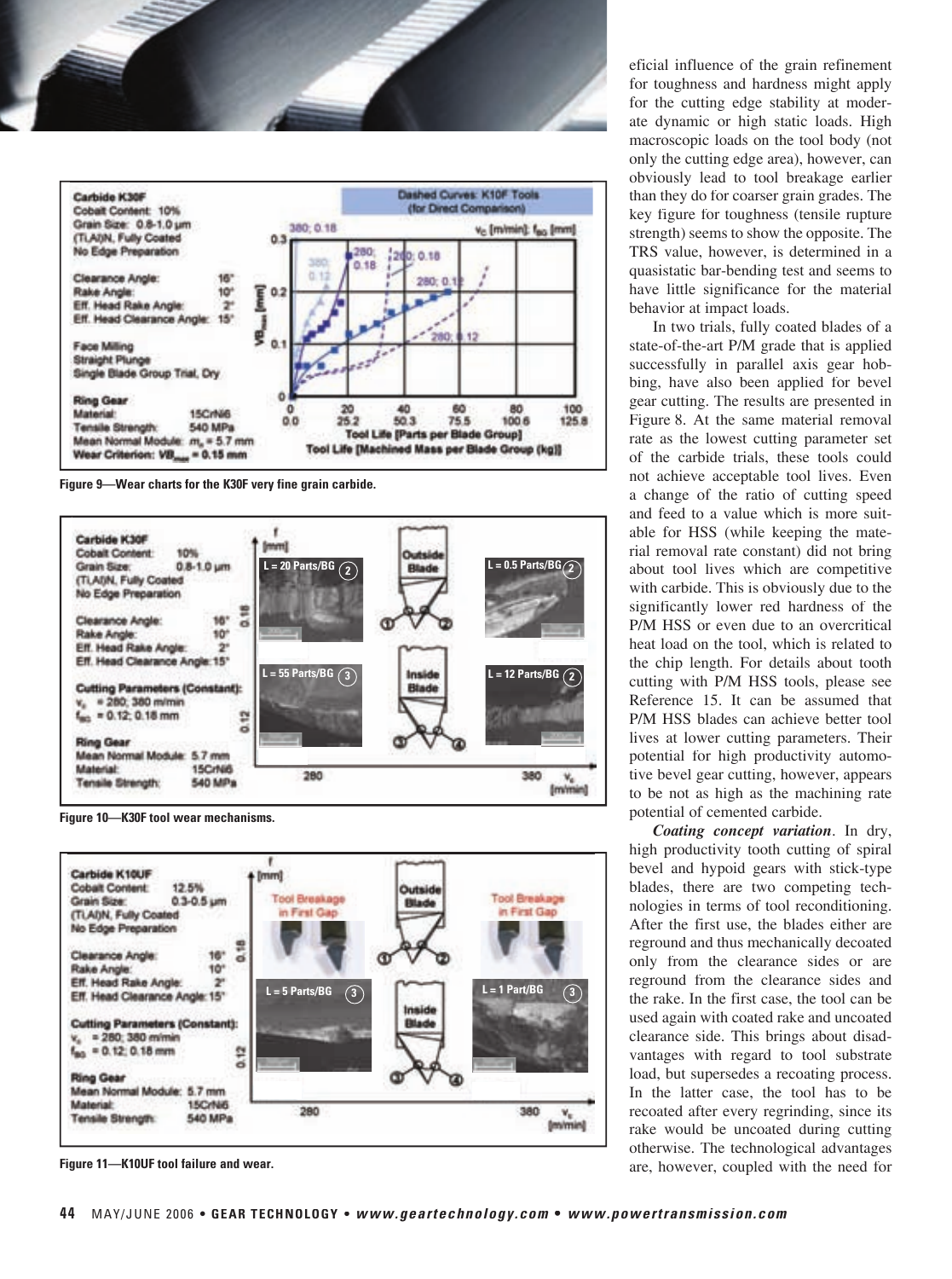coating deposition after each application.

In order to provide laboratory data for an economical assessment of the alternative concepts, a full factorial cutting speed and feed variation has been conducted with blades that have been mechanically decoated by grinding at the clearance sides. Their tool lives can be compared to the tool lives of fully coated blades with all other parameters kept equal.

Figure 12 shows the comparison of the tool lives. It is obvious that the tool lives of the fully coated blades are remarkably higher than the tool lives of the only-rake-coated blades. The difference with regard to tool wear behavior becomes apparent when comparing the wear charts of the blades (see Fig. 13). While the wear rate of fully coated blades decreases after the initiation wear, it remains at a constantly high value compared with blades that are uncoated on the clearance sides. Although, in this case, the performance of the two tool systems differs strikingly and by a large amount, it should be stated that it is possible that the difference might be less distinct with tools of different clearance angles or at lower cutting speeds.

The cost effiency comparison of the tool systems is, naturally, highly influenced by the cost per coating deposition. The fact that coating prices differ significantly between the United States and Europe could be the main reason for the tendency that more fully coated tools are used in Europe than in the U.S.

*Tool macrogeometry variation*. Another important set of technological degrees of freedom besides substrate and coating specification and cutting parameters is the tool geometry.

In order to evaluate the influence of the blade macrogeometry on the wear behavior, tools with increased wedge angles (at tip and side) have been applied in a full-factorial variation of cutting speed and feed, and their tool wear progress has been compared to blades of standard geometry. The wedge angles have been increased by decreasing the clearance angle at the tool tip and side edges and by decreasing the side rake angle. On the one hand, the rake angle reduction results in a cutting force and power increase (Ref. 16). On the other hand, the shape stability and heat removal rate from the cutting edge are higher.

In Figure 14, the tool life comparison





**Figure 12—Tool life comparison between fully coated tools and only-rake-coated tools.**





**Figure 13—Wear charts of the only-rake-coated tools.**

**Figure 14—Comparison, standard geometry vs. increased wedge angle.**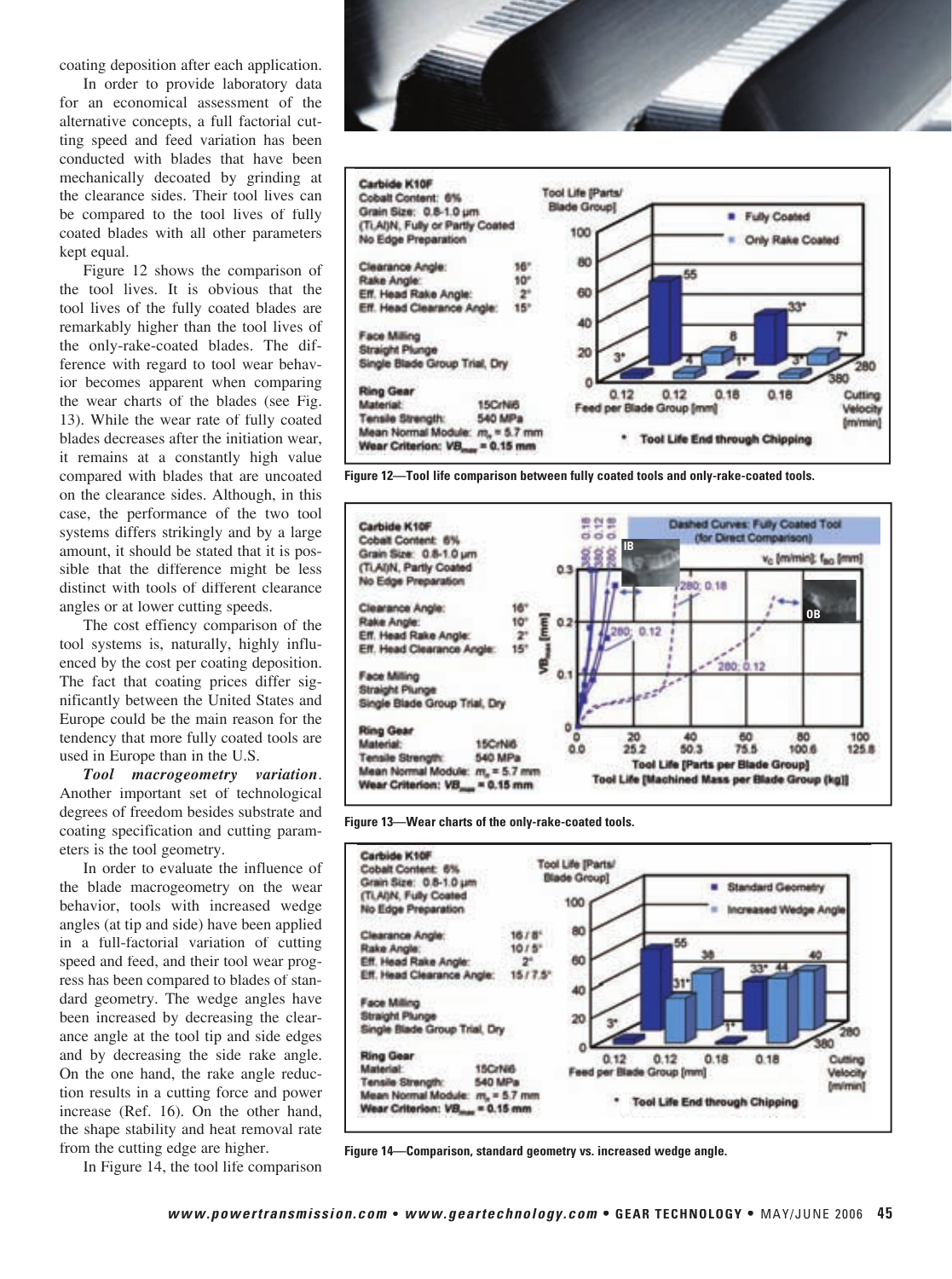



**Figure 15—Wear charts of the geometry variation.**



**Figure 16—Cut segmentation of different tool concepts.**

is presented. It is obvious that although the longest tool life was achieved with a conventional tool at the lowest machining rate, the average tool lives of the modified blades are notably higher than the average tool life of the conventional blades in this full-factorial trial.

Moreover, the sensitivity of the modified blades towards changes of applied cutting parameters and loads is clearly lower than the sensitivity of the standardgeometry blades. While the standard blades show a tool life drop at increased machining rates, the tools with higher shape stability reach a similar tool life, no matter which cutting parameter set in the wide trial range has been applied.

This difference between standard tools and modified blades can also be seen in the wear progress curves in Figure

15. While the wear curves of the standard geometry tools vary considerably, depending on which cutting parameters have been applied, the modified tools showed similar wear progress at all used cutting parameter settings.

#### **Concept of a New Blade System**

While small changes of technological parameters, such as rake and clearance angles, chip thickness or carbide cobalt content are intended to bring about steplike improvements, the choice of changing more basic settings provides the chance to establish a technological leap. Therefore, a tool concept, which has a fundamentally different cut segmentation than the state-of-the-art systems, is presented below. The statements below apply on the actual tool tip and are considered regardless of the tool shaft,

since the idea is theoretically applicable to round, square, rectangular or pentagonal blade blanks or even cutting inserts which are mounted to a rigid cutter head body.

In Figure 16, three state-of-the-art blade systems for spiral bevel and hypoid gear manufacturing and the WZL tool concept are presented.

The fundamental advantage of the three-flank blade (left) is the fact that only one blade (per group) is required to cut the teeth. Therefore, it can theoretically achieve high material removal rates at a given chip thickness value. However, the number of degrees of freedom in terms of tool design is low since the side rake angle must be set to zero on both sides in order to avoid a negative rake angle on one side. Consequently, the tip tool cutting inclination  $\lambda$ <sub>s</sub> is set to zero, too. This results in higher specific cutting forces (higher cutting edge load) and more agitated cutting. Additionally, the V-shaped chip cross-section (a threeflank chip) leads to a critical chip rolling behavior since the chip shape hardly allows for decent coiling of the chip.

For kinematic reasons, the three-flank blade can only be applied for face milling operations (Ref. 17).

The system of outside and inside blades avoids the disadvantages of Vshaped chips by separating the theoretical three-flank chips into two two-flank chips. Two-flank chips require less room for coiling up, but they have also turned out to tend to chip drag or buckle and to tear and collide with the opposite tooth flank. Due to the cut segmentation, a minimum number of two blades per blade group is required. The blades can, however, be manufactured with positive side rake angles and thus also with a low tip tool cutting inclination  $\lambda_s$ . Both can lower the cutting force and the impact load on the tool. The system of inside and outside blades can be used for face milling and face hobbing operations.

The third system, which consists of inside, outside and bottom blades can also be applied for face milling and face hobbing and has the highest number of degrees of design freedom. Through a consequent cut segmentation into mere one-flank chips, an advantageous chip collective is generated, and chip drag and buckling are avoided. Positive side rake angles can be established, as well as any tool cutting inclinations at the cutting edges. However, the extended chip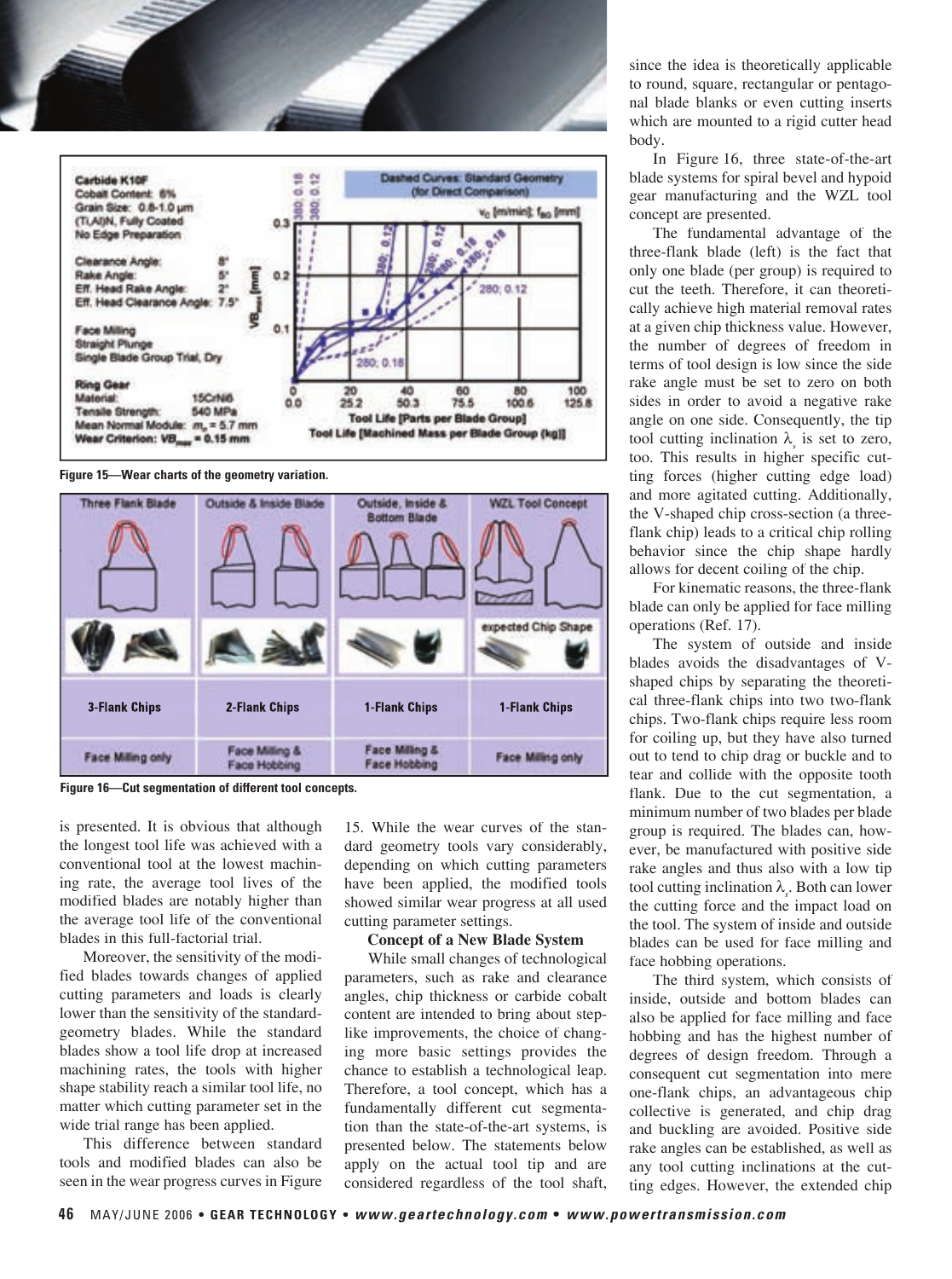segmentation into three chips requires a minimum of three blades per blade group. This main disadvantage has led to the fact that this tool concept is barely applied in high volume production nowadays.

The WZL tool concept combines the advantages of cutting only one-flank chips with a tool system that only requires two blades per group. The tip blade can be understood as a modified three-flank blade which is retracted at the side edges. The side blade can be seen as a modified three-flank blade which is retracted at the tip. Since no chip drag or buckling is expected, these tools are likely to achieve longer tool lives. The avoidance of multiflank chips, however, is not the only theoretical advantage of the new tool concept (see Fig 17).

Since the side cutting edges of the side blade do not touch each other, the rake can be featured with a groove that establishes a positive rake angle on the side edges, although the side blade cuts on both opposite sides. The different chip segmentation hence brings about some theoretical advantages of this tool system towards the system of outside and inside blades in face milling. Since the thicknesses of tip and side chips are very dissimilar, the design of outside, inside or even three-flank blades is always complicated by the fact that a trade-off between the different requirements has to be met. The new tool system, however, allows for adapting the side blade to the specific needs of this part of the tool and for adapting the tip blade accordingly. It could, for example, turn out to be the most cost efficient way to cut teeth with different cutting materials, coatings or coating concepts (full/rake only) on side and tip blades.

For these reasons, it seems promising to perform further research and development in order to make a fact-based assessment of the tool performance. To reduce the number of required machining trials, thorough design of experiments and a closed-loop tool development, as suggested in Reference 18, seems appropriate. In the near future, the influence of the tool shape and the cutting parameters on both the cutting forces and the chip coiling and flow behavior will be studied with high-speed photography and force measuring in a new test rig at WZL.

The presented basic concept as well as the subsidiary ideas have been documented in a patent application and are protected as main and subsidiary claims





**Figure 17—A possible design of the WZL tool concept and gained degrees of freedom.**

(Ref. 19).

#### **Summary and Outlook**

In a thorough cutting parameter variation, the effects of cutting speed and feed on the tool life of bevel gear cutting blades with conventional design were determined. While the cutting speed shows a negative effect on the tool life in the whole considered range, there appears to be an optimum feed for tool life around  $f_{BG} = 0.15$  mm per blade group. Above and below this feed, the tool lives are significantly lower. Particularly for the very low feed of  $f_{BG} = 0.03$  mm, which is characteristic for finishing operations (or the finishing part of a completing operation), the tool life drops considerably. These findings cannot be transferred ideally into industrial production since dynamic machine stiffness and chip room constraints can cause problems that lower or destroy process robustness. The studies, however, show the potential of present-day tools that has to be exploited for future enhancements of tooth cutting.

The negative effect of the cutting velocity in the range  $v_c = 280 - 380$  m/min was observed on tools with conventional geometry design for each tested coating, each cutting material and on tools with a cutting edge preparation as well as on very sharp tools which were not rounded.

The very fine grain carbide grades K10F and K30F showed the best performance. In contrast to that, unacceptable tool lives were obtained with the ultrafine grain carbide K10UF and P/M-HSS blades.

The comparison of the wear behavior of fully coated tools versus only-rakecoated tools showed a distinct predominance of fully coated tools. The tool lives of the tools with uncoated clearance faces were lower by a very large amount.

One approach to improve the tool shape stability is through an increase of the wedge angle at the tip and/or flank edge. The modified tools were much less sensitive towards a high advancement of the cutting speed and/or feed. Since the trials showed a high potential for tool improvement but did not allow an assessment of the influence of the particular technological angles, further investigation appears to be promising.

Finally, a new face milling cutting tool concept which was developed at WZL has been presented. The concept tool has a number of theoretical advantages in relation to currently available tools. The consequent exploitation of these potentials might lead to a notable improvement of chip flow and tool life. A prerequisite for a successful implementation is, however, diligent development, followed by blade prototyping and testing in machining trials.

# **Acknowledgment**

The studies which are described in this article were funded by the Research Association for